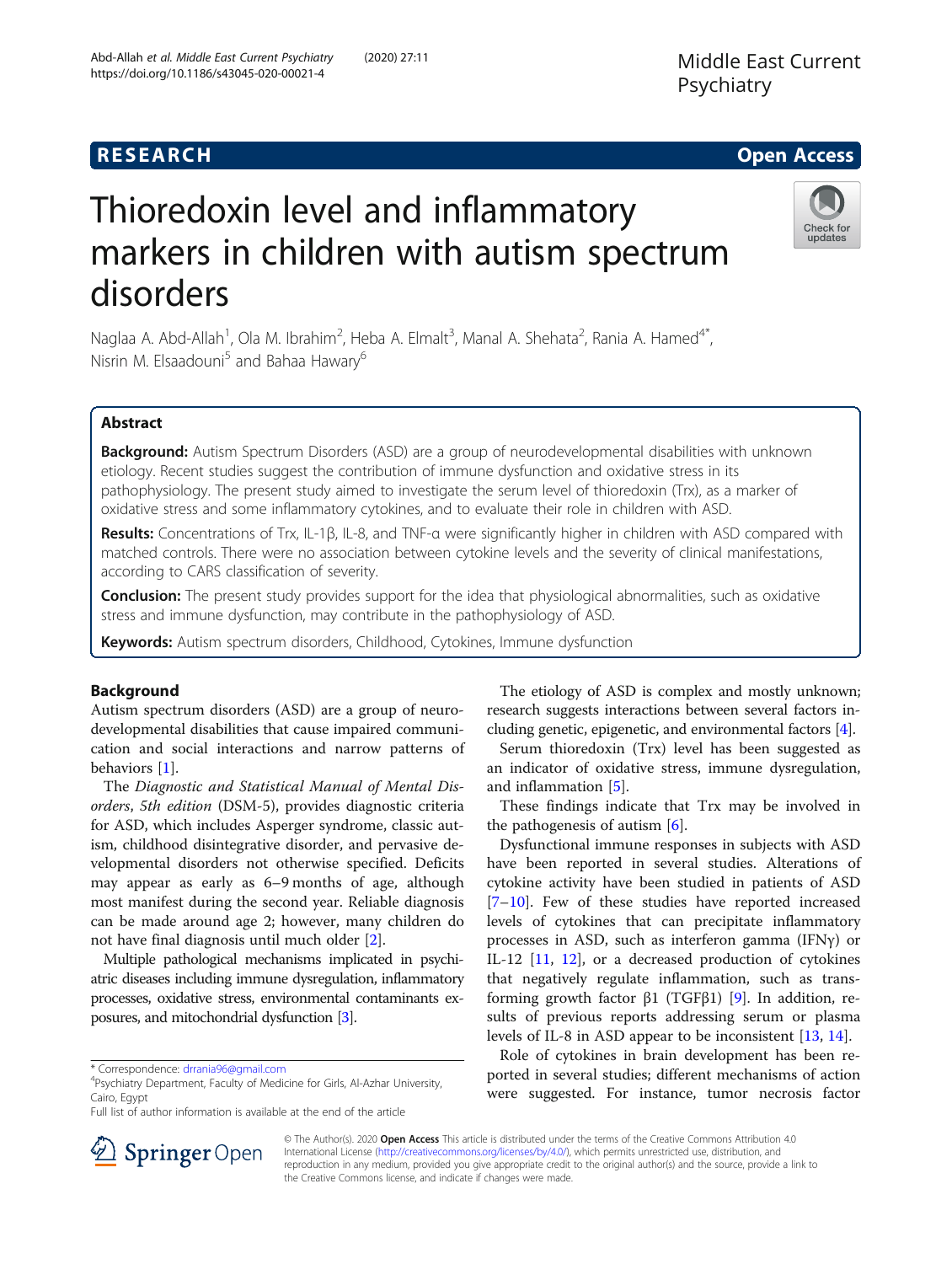alpha (TNF- $\alpha$ ) and interleukin-1ß (IL-1ß) are found to have an essential role in neurodevelopment and synaptic pruning [\[15,](#page-5-0) [16\]](#page-5-0). Moreover, emerging evidence involves cytokines in higher neurological functions, including cognition and memory [[17,](#page-5-0) [18](#page-5-0)]. Thus, abnormal inflammatory activity could contribute to behavioral and neurological dysfunction in ASD [[14](#page-5-0), [19](#page-5-0)].

Therefore, the aim of the present study was to investigate the serum level of thioredoxin and some inflammatory cytokines (IL-1ß, IL-8, TNF-α), and to evaluate their role in children with autism spectrum disorders.

### Methods

A case control study was conducted in the psychiatry outpatient clinic at Al-Azhar University Hospital. Thirty five children with ASD aged from 2 to 10 years were randomly selected.

- 1. Inclusions criteria
- (a) Newly diagnosed children with autism spectrum disorders who are fulfilling the criteria of the Diagnostic and Statistical Manual of Mental Disorders, 5th edition (DSM-5) [[20\]](#page-5-0).
- (b) Score on childhood autism rating scale (CARs) is above 30 [\[21\]](#page-5-0).
- 2. Exclusion criteria
- (a) Children with another psychiatric disorder (e.g., ADHD, anxiety, depression)
- (b) Children with other causes of intellectual disability, other causes of language impairment
- (c) Children with chronic medical co-morbid condition
- (d) Children with proved genetic, metabolic, or neurologic etiology for autistic disorder
- (e) Children receiving antioxidants

Another 35 apparently healthy children with matched age and sex were recruited from the outpatient clinic at Al-Azhar University Hospital and served as a control group. They were the siblings of the children attending this clinic because of a minor illness. The control children were not related to the children with ASD, and demonstrated no clinical findings suggestive of infections, allergic manifestations, and immunological or neuropsychiatric disorders.

## Ethical considerations

The study protocol was approved by the institution ethical review board (medical research ethics committee at National Research Centre, Cairo, Egypt), according to Helsinki Declaration 1975 revised in 2008.

Written informed consent was obtained from all parents of both patients and control groups before getting them involved in the study. They were informed by the aim and potential benefits of the study.

All studied children were subjected to the following:

- 1. Thorough history taking including:
- (a) Personal data: age, sex, and residence
- (b) Prenatal history: Parental age at birth (maternal and paternal), maternal diseases (as diabetes mellitus, hypertension, epilepsy, depression, infections), and maternal drug therapy (as hormonal, antiepileptic, anti-hypertensive, or antipsychotic drugs)
- (c) Natal and postnatal history as gestational age at birth, birth weight, mode of delivery, and birth order
- 2. Thorough clinical examination which included meticulous general and specific systemic examination.
- 3. Clinical diagnosis of ASD was based on the criteria for autistic disorder as defined in the DSM-5.
- 4. Assessment of autism severity using Childhood autism rating scale (CARS): The CARS is a 15-item behavioral rating scale developed to identify autism as well as to quantitatively describe the severity of the disorder [\[22\]](#page-5-0). The examiner assigned scores between 1 and 4 for each domain: 1 indicates normal behavior appropriate for age level (no signs of autism), while 4 indicates a severe deviance with respect to the normal behavior (severe symptoms of autism). The scores for the single items are added together into a total score. The maximum CARS score is 60, and the cutoff for autism is 30 [[21](#page-5-0), [23](#page-5-0)].

Accordingly, patients with ASDs were classified into three groups:

- a. Mild cases group: their (CARS) score ranging from 30 to < 33
- b. Moderate cases group: their (CARS) score ranging from 33 to < 37
- c. Severe cases group: their (CARS) score at or above 37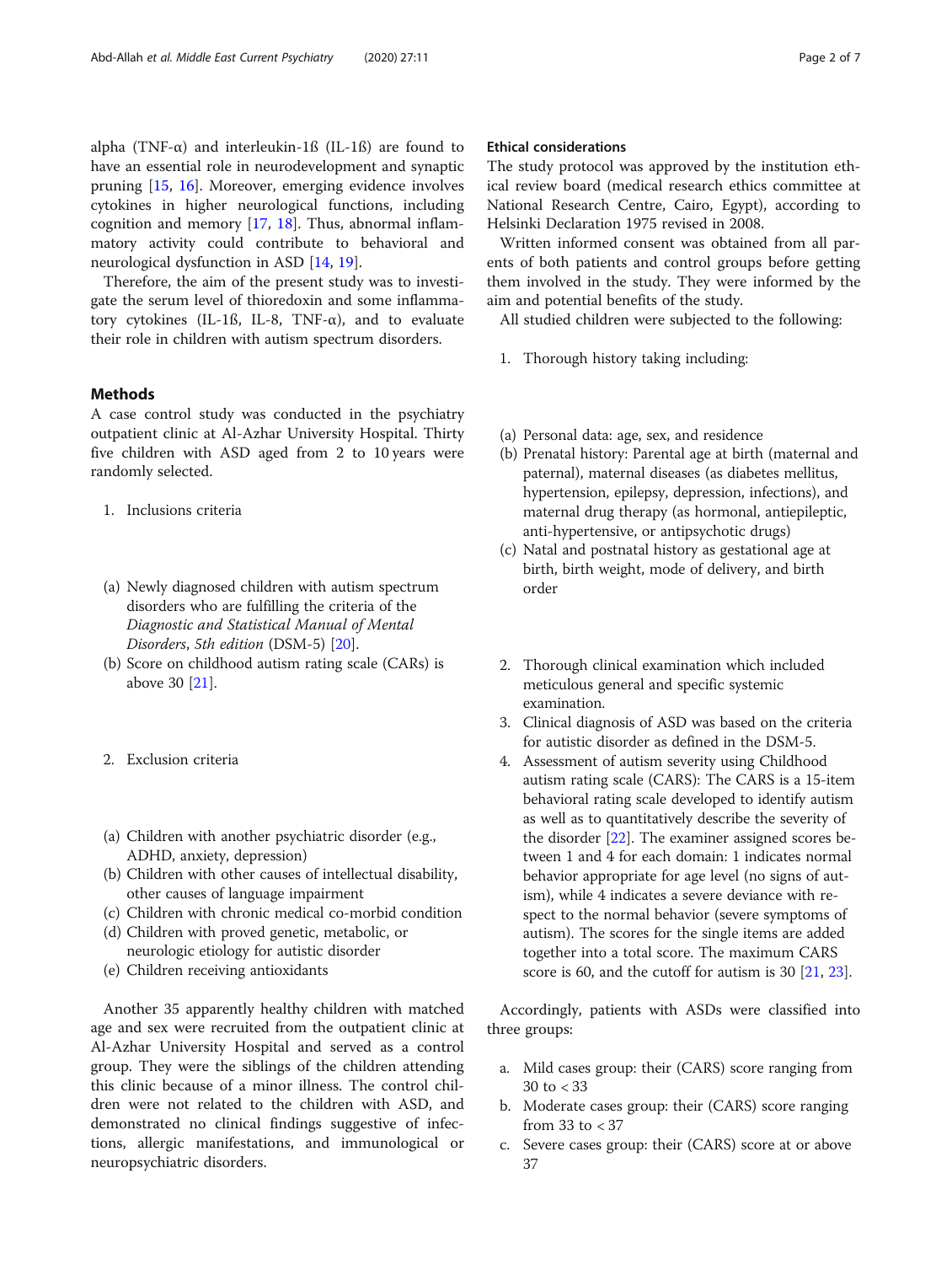- 5. Anthropometric assessment: Weight, height, and BMI were expressed as weight-for-age Z-score (WAZ), height-for-age Z-score (HAZ), and BMI-Zscore (BAZ) after being calculated according to the WHO standards using the Anthro Plus software of WHO (2009) [[24](#page-5-0)].
- 6. Laboratory investigations:
- (a) Complete blood picture was done automatically by EPX MICRO 60 automated hematological counter.
- (b) Five milliliters of venous blood were collected and delivered into a tube and were allowed to clot and after centrifugation, sera were separated and stored frozen at − 20 °C after careful labeling till the time of assay.
- (c) Quantitative determination of serum thioredoxin (Trx), Interleukein 1β (IL-1β), IL8, and tumor necrosis factor α (TNF α) concentration were done using ELISA technique. Kits were delivered by INOVA.

#### Principle of the assay

This ELISA kit uses Sandwich-ELISA as the method. The Micro Elisa strip plate provided in this kit has been pre-coated with an antibody specific to thioredoxin (Trx), IL-1ß, IL8, and TNF α standards, or samples are added to the appropriate Micro Elisa strip plate wells and combined to the specific antibody. Then, a horseradish peroxidase (HRP)-conjugated antibody specific for Trx, IL-1ß, IL8, TNF-α is added to each Micro Elisa strip plate well and incubated.

Free components are washed away. The TMB substrate solution is added to each well. Only those wells that contain Trx and HRP conjugated Trx antibody will appear blue in color and then turn yellow after the addition of the stop solution. The optical density (OD) is measured spectrophotometrically at a wave length of 450 nm. The OD value is proportional to the concentration of Trx, IL-1ß, IL8, and TNF-α concentration of Trx in the samples can be calculated by comparing the OD of the samples to the standard curve [\[25](#page-5-0)].

#### Statistical analysis

Data were analyzed using the statistical package for social science (SPSS). Computer software package SPSS 16.0 was used in the analysis. For quantitative variables, mean, standard deviation, minimum, and maximum (as measures of variability) were presented. ANOVA, Independent t, Mann-Whitney, and Kruskal Wallis tests were used to estimate differences in quantitative variables. Spearman's rank correlation test was used to determine the relationship between different numerical variables. For all tests, probability values  $(p)$  of less than 0.05 were regarded as statistically significant.

#### Results

This study was conducted on 35 children with autism spectrum disorders (ASD); 24 males and 11 females with age ranging from 2 to 10 years (mean age =  $4.7 \pm 2.4$ ) years), 10 of them were mild ASDs, 16 children were moderate ASDs, and 9 children were severe ASDs. An additional 35 healthy children (16 females and 19 males) with mean age of  $5.4 \pm 2.4$  years were served as a control group. Comparison between the two studied groups according to demographic data is shown in Table [1.](#page-3-0)

No significant differences were found between groups as regards the anthropometric measurements. Hemoglobin concentration was significantly lower in ASD group ( $p = 0.003$ ), but no significant differences were found in other hematological parameters as shown in Table [2.](#page-3-0)

Table [3](#page-4-0) shows that levels of IL-1ß, IL-8, and TNF-α were significantly higher in children with ASD compared with those of controls. In addition, the mean level of thioredoxine in children with ASD was significantly higher as compared with that of controls  $(170.4 \pm 54.2)$ and  $76.9 \pm 24.8$  pg/mL respectively  $p < 0.001$ ).

We then examined whether there were associations between cytokine levels and the severity of clinical manifestations; according to CARS classification of severity, patients were divided into 3 subgroups: mild, moderate, and severe. Comparison of thioredoxine and cytokines levels between ASD subgroups is shown in Table [4](#page-4-0). No significant differences were found between subgroups.

## Discussion

Evidence is accumulated that ASD is interrelated with certain physiological abnormalities, including oxidative stress and immune dysregulation [\[26\]](#page-5-0).

Research suggests the involvement of cytokines in neurodevelopment, beside their effect in some neurological functions, including cognition and memory [\[18,](#page-5-0) [27](#page-5-0)]. Hence, disturbances within cytokine levels may result in multiple neurological outcomes related to ASD [\[28](#page-6-0)].

In addition, disturbance in the levels of oxidative stress may be relevant to the pathophysiology of ASD [\[6\]](#page-5-0).

The aim of the present study was to assess the state of immune dysregulation, as estimated from the serum levels of some cytokine (IL-1β, IL-8, TNF-α) and thioredoxin, as an indicator of oxidative stress in children with ASD.

In this work, it was found that 68.6% of autistic patients were males, and male to female ratio was 2.19:1 respectively. This finding is corresponding to previously reported ratios [\[29](#page-6-0)].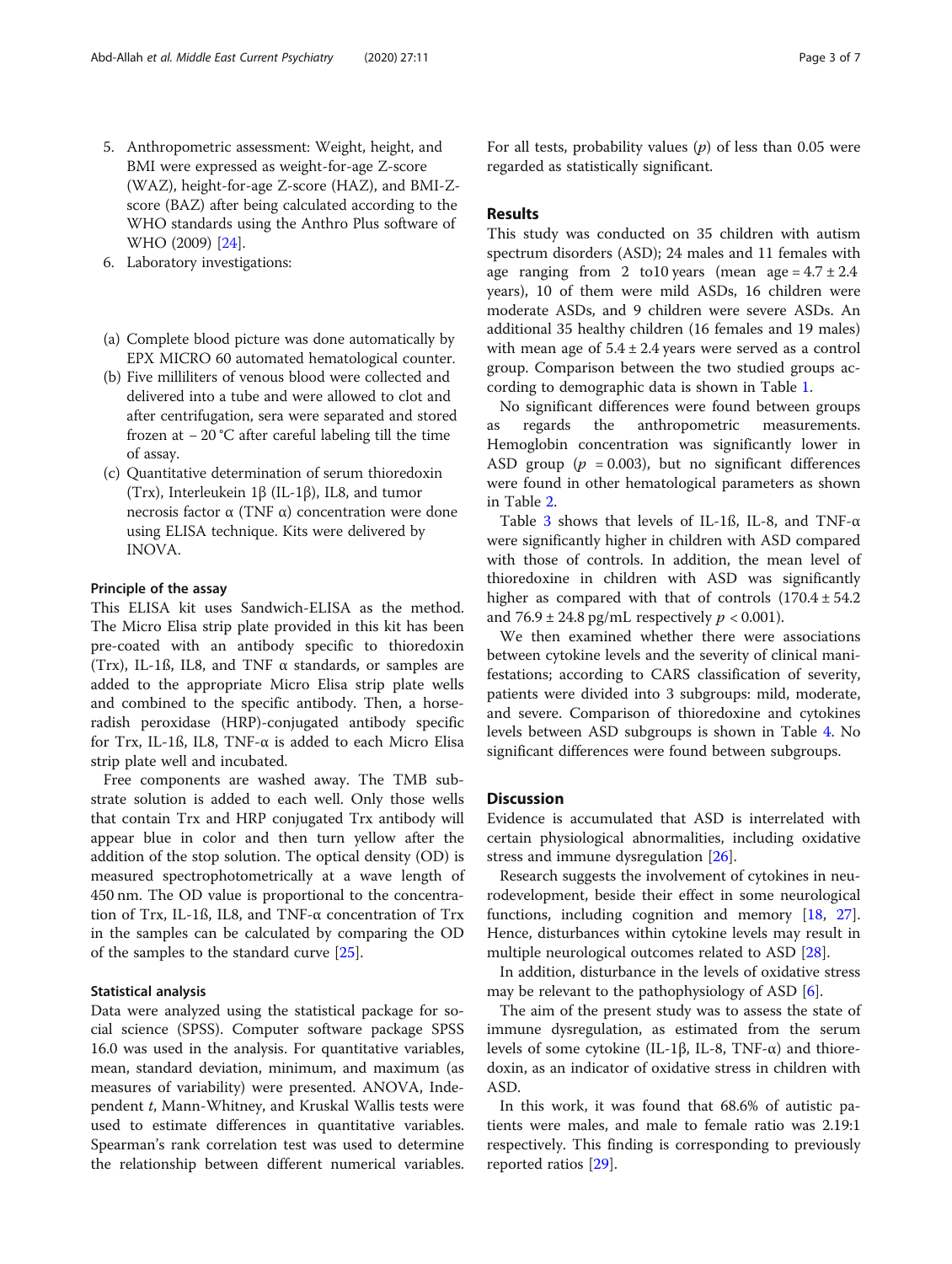<span id="page-3-0"></span>Table 1 Demographic and clinical characteristics data of autism spectrum disorders (ASD) and control children

| Characteristic                               | <b>ASD</b>          | Controls       | $\overline{p}$ |
|----------------------------------------------|---------------------|----------------|----------------|
| Number of children                           | 35                  | 35             | ${\sf NS}$     |
| Age (year) (mean $\pm$ SD)                   | $4.7 \pm 2.4$       | $5.4 \pm 2.4$  | <b>NS</b>      |
| Sex                                          |                     |                |                |
| Males                                        | 24                  | 19             | <b>NS</b>      |
| Females                                      | 11                  | 16             |                |
| Residence                                    |                     |                |                |
| Urban                                        | 29                  | 24             | <b>NS</b>      |
| Rural                                        | 6                   | 11             |                |
| Paternal age at birth (year) (mean $\pm$ SD) | $32.5 \pm 6.8$      | $31.3 \pm 3.8$ | <b>NS</b>      |
| Maternal age at birth (year) (mean $\pm$ SD) | $28.2 \pm 5.02$     | $27.9 \pm 3.7$ | <b>NS</b>      |
| Prematurity                                  |                     |                | <b>NS</b>      |
| Yes                                          | 5                   | 3              |                |
| No                                           | 30                  | 32             |                |
| Groups of ASD according to CARS              | $n$ (mean $\pm$ SD) |                |                |
| Mild (30-< 33)                               | $10(30.6 \pm 0.3)$  | N/A            | $< 0.001*$     |
| Moderate (33-< 37)                           | $16(34.6 \pm 0.8)$  | N/A            |                |
| Severe (37-60)                               | $9(44.2 \pm 3.6)$   | N/A            |                |

NS non-significant, N/A not applicable, CARS childhood autism rating scale \*

significant p value ( $p \leq 0.05$ )

Results also revealed that residence in urban areas is not a risk factor of autism. These results are in accordance to the study of [\[30](#page-6-0)]. However, [[31\]](#page-6-0) stated that patients with ASD were more common in urban areas.

The current study showed that none of maternal or paternal age was a risk factor for ASD. This was previously proved by [[30](#page-6-0)]. However, [\[32](#page-6-0)] illustrated an association between advancing paternal age and risk of ASD. On the other hand, [[33\]](#page-6-0) showed that high maternal age (> 35 years) may be a predisposing factor for ASD. Moreover, [[34\]](#page-6-0) revealed that the risk of ASD was greater with increase of either paternal or maternal age.

Our ASD patients were anemic as their mean level of hemoglobin was  $(10.37 \pm 1.24 \text{ g/dl})$  compared with  $(11.55 \pm 1.27 \text{ g/dl})$  in healthy children. This finding was in accordance with results of [[35](#page-6-0)] that revealed an association between ASDS and iron deficiency anemia.

In addition, [[36\]](#page-6-0) reported a frequency of 28.07% of children with ASDs having anemia based on low hemoglobin concentrations; they explained this finding by the high prevalence of diminished iron intake in those children, due to the associated feeding difficulties and food selectivity.

In the present study, the serum levels of IL-1β, IL-8, and TNF-α were significantly higher in patients with ASD in comparison to control subjects ( $p = < 0.001, 0.04$ , < 0.001 respectively).

As several pro-inflammatory cytokines are known to be produced by adipose tissue and the serum levels of those cytokines have been correlated with parameters of

Table 2 Comparison between the two studied groups according to anthropometric and hematological parameters

| Parameter                                               | $ASD$ (mean $\pm$ SD) | Controls (mean $\pm$ SD) | р         |
|---------------------------------------------------------|-----------------------|--------------------------|-----------|
| WAZ                                                     | $0.067 \pm 0.47$      | $0.11 \pm 0.5$           | <b>NS</b> |
| HAZ                                                     | $0.09 \pm 0.4$        | $0.1 \pm 0.5$            | <b>NS</b> |
| BAZ                                                     | $0.02 \pm 0.6$        | $0.1 \pm 0.9$            | <b>NS</b> |
| $Hb$ (g/dl)                                             | $10.37 \pm 1.24$      | $11.55 \pm 1.27$         | < 0.001   |
| RBCs $(\times 10^6/\text{mm}^3)$                        | $4.81 \pm 0.5$        | $4.73 \pm 0.4$           | <b>NS</b> |
| WBCs $(x 10^3/mm^3)$                                    | $7.87 \pm 2.26$       | $7.77 \pm 2.58$          | <b>NS</b> |
| Platelets ( $\times$ 10 <sup>3</sup> /mm <sup>3</sup> ) | $338.6 \pm 71.5$      | $311.5 \pm 72.2$         | <b>NS</b> |

WAZ weight-for-age Z-score, HAZ height-for-age Z-score, BMI body mass index, Hb hemoglobin, RBCs red blood cell count, WBCs white blood cell count, NS non-significant

 $\check{ }$ significant  $p$  value ( $p \leq 0.05$ )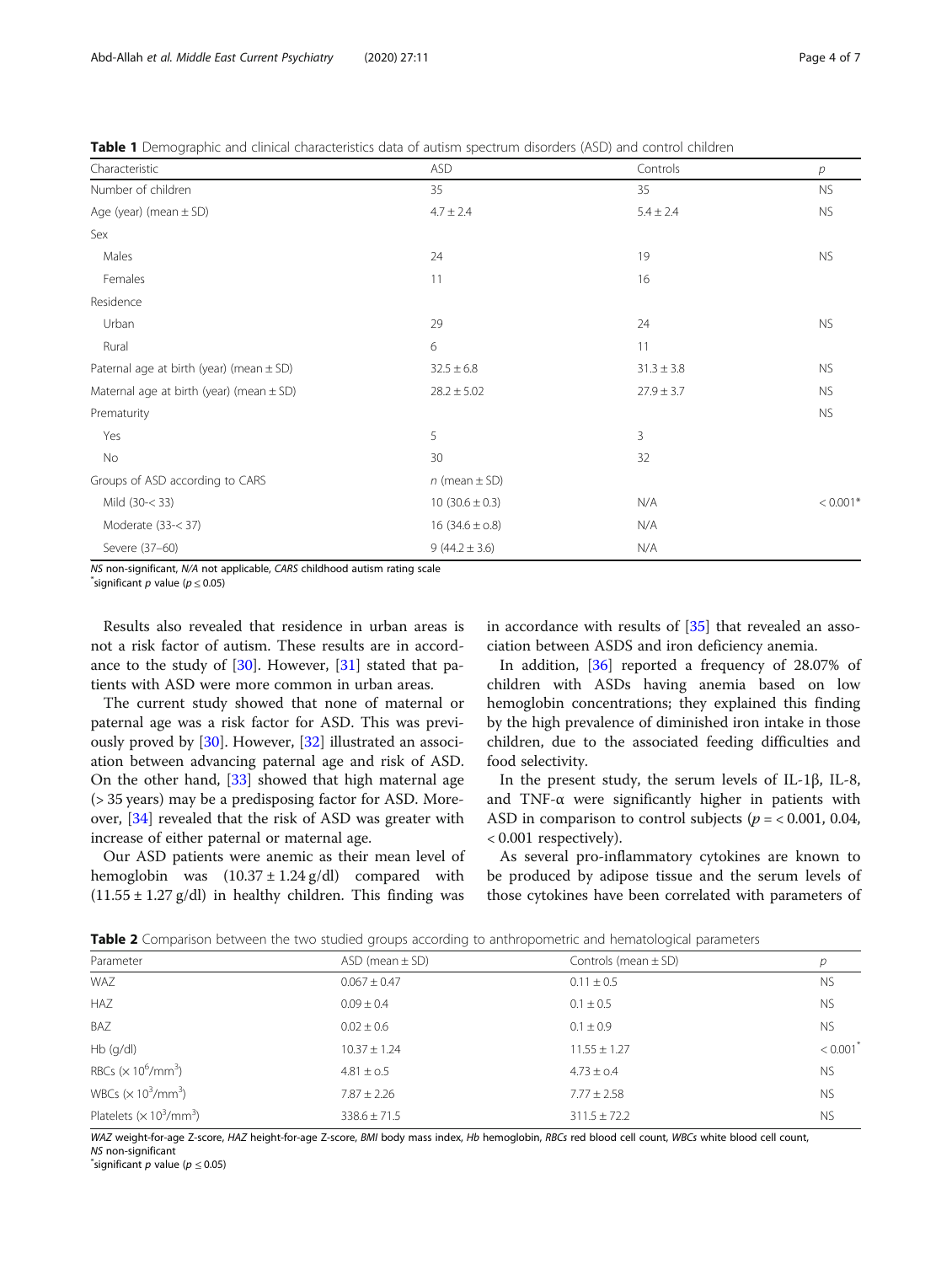| Parameter                       | ASD (mean $\pm$ SD) | Controls (mean $\pm$ SD) |                        |
|---------------------------------|---------------------|--------------------------|------------------------|
| Interleukin-1ß (pg/ml)          | $54.2 \pm 22.3$     | $21.66 \pm 11.3$         | $< 0.001$ <sup>3</sup> |
| Interleukin 8 (pg/ml)           | $59.4 + 34.4$       | $45.3 \pm 18.5$          | $0.04*$                |
| Tumor necrosis factor-a (pg/ml) | $344.29 \pm 51.6$   | $285.5 \pm 64.6$         | $< 0.001$ <sup>3</sup> |
| Thioredoxine (pg/ml)            | $170.4 + 54.2$      | $76.9 + 24.8$            | $< 0.001$ <sup>*</sup> |
|                                 |                     |                          |                        |

<span id="page-4-0"></span>Table 3 Inflammatory cytokines and thioredoxin levels in the two studied groups

 $\check{ }$ significant  $p$  value ( $p \le 0.05$ )

obesity [\[37](#page-6-0)]; therefore, we measured the weight and height of all the participants and body mass index (BMI) was calculated.

Our results showed no significant difference between the two groups as regard WAZ, HAZ, and BAZ. Thus, it is likely that the elevations in serum levels of those cytokines were significantly associated with the diagnosis of ASD.

In accordance with our results, [[38\]](#page-6-0) indicated that the levels of many immune proteins in plasma, including cytokines, are altered in ASD. Also, [[14\]](#page-5-0) reported high plasma concentrations of pro-inflammatory cytokines, such as IL-1β and IL-8 in autistic patients. The findings of elevated plasma levels of IL-8, a chemoattractant cytokine of important role in inflammation process, coincide to IL-8 elevation reported in the brain and cerebrospinal fluid (CSF) in ASD [\[39](#page-6-0)].

Moreover, [[40\]](#page-6-0) reported higher levels of IL-8 without similar increases in IL-1β or TNF- $α$ . They suggested that IL-8 is the most sensitive pro-inflammatory mediator in autistic.

On the other hand,  $[41]$  $[41]$  $[41]$  found increased TNF- $\alpha$  in the cerebrospinal fluid of autistics.

The disturbed immunity was further evidenced by increased levels of pro-inflammatory cytokines in brain tissue of autistics [\[11](#page-5-0), [25](#page-5-0), [42\]](#page-6-0).

In addition, histological changes of microglia cells that were found in different brain areas provide an evidence for activation of the immune system [\[43\]](#page-6-0). These histological changes were supported by neuroimaging studies as well as by [[44\]](#page-6-0).

Synaptic dysfunction is consistently thought to be the main underlying mechanism of ASD. Pro-inflammatory mediators, including cytokines, might be involved in different synaptic processes, such as long-term potentiation

(LTP), that is involved in synaptic plasticity in learning and memory processes [\[45](#page-6-0)]; cytokines, such as IL-18, IL-1β, and TNF-a, act on many molecular components of LTP in variable fashions [\[46\]](#page-6-0).

Our results revealed that none of the analytic serum levels of cytokines were correlated with the severity of autistic symptoms. So it was suggested that the elevation of cytokines observed in this study may represent an abnormal steady-state immune response in subjects with ASD.

Oxidative damage is thought to play a central role in the pathogenesis of autism [[47\]](#page-6-0). Different evidences supported the relation between oxidative stress and ASD. For instance, the evidence of diminished antioxidant capacity besides enhanced production of oxidative stress biomarkers that has been found in children with ASD [[48,](#page-6-0) [49\]](#page-6-0). Previous reports have shown that the serum thioredoxin level is a good indicator of oxidative stress [[50\]](#page-6-0).

A major concern of this study was to assess the serum level of thioredoxin in children with autism as compared with that of the controls, and it was interesting to find that there was a highly statistically significant increase in the mean serum level of thioredoxin in ASD group as compared with that of the control group ( $p = 0.001$ ).

These results were in agreement with a study done by [[6\]](#page-5-0) who found that the median serum thioredoxin levels were significantly higher in children with ASD as compared with typically developing children.

## Conclusions

Overall, the present study provides support for the idea that physiological abnormalities such as oxidative stress and immune dysfunction, may contribute in the etiopathogenesis of ASD. The available data indicate a

Table 4 The mean serum level of cytokines and thioredoxine in different groups of children with ASD

| Parameter                       | Mild ASDs $(n = 10)$<br>$(mean \pm SD)$ | Moderate ASD $(n = 16)$<br>$(mean \pm SD)$ | Severe ASDs $(n = 9)$ (mean $\pm$ SD) | D              |
|---------------------------------|-----------------------------------------|--------------------------------------------|---------------------------------------|----------------|
| Interleukin-1ß (pg/ml)          | $65.6 + 37.5$                           | $51.3 \pm 10.8$                            | $46.8 \pm 8.2$                        | <b>NS</b>      |
| Interleukin 8 (pg/ml)           | $62.7 + 29.2$                           | $59.9 + 26.5$                              | $54.8 + 52.2$                         | <b>NS</b>      |
| Tumor necrosis factor-a (pg/ml) | $336.5 + 56.5$                          | $344.7 + 51.7$                             | $352.2 + 50.8$                        | N <sub>S</sub> |
| Thioredoxine (pg/ml)            | $168.3 \pm 57.1$                        | $167.5 \pm 60.7$                           | $177.8 + 42.6$                        | <b>NS</b>      |
| NS non-significant              |                                         |                                            |                                       |                |

NS non-significant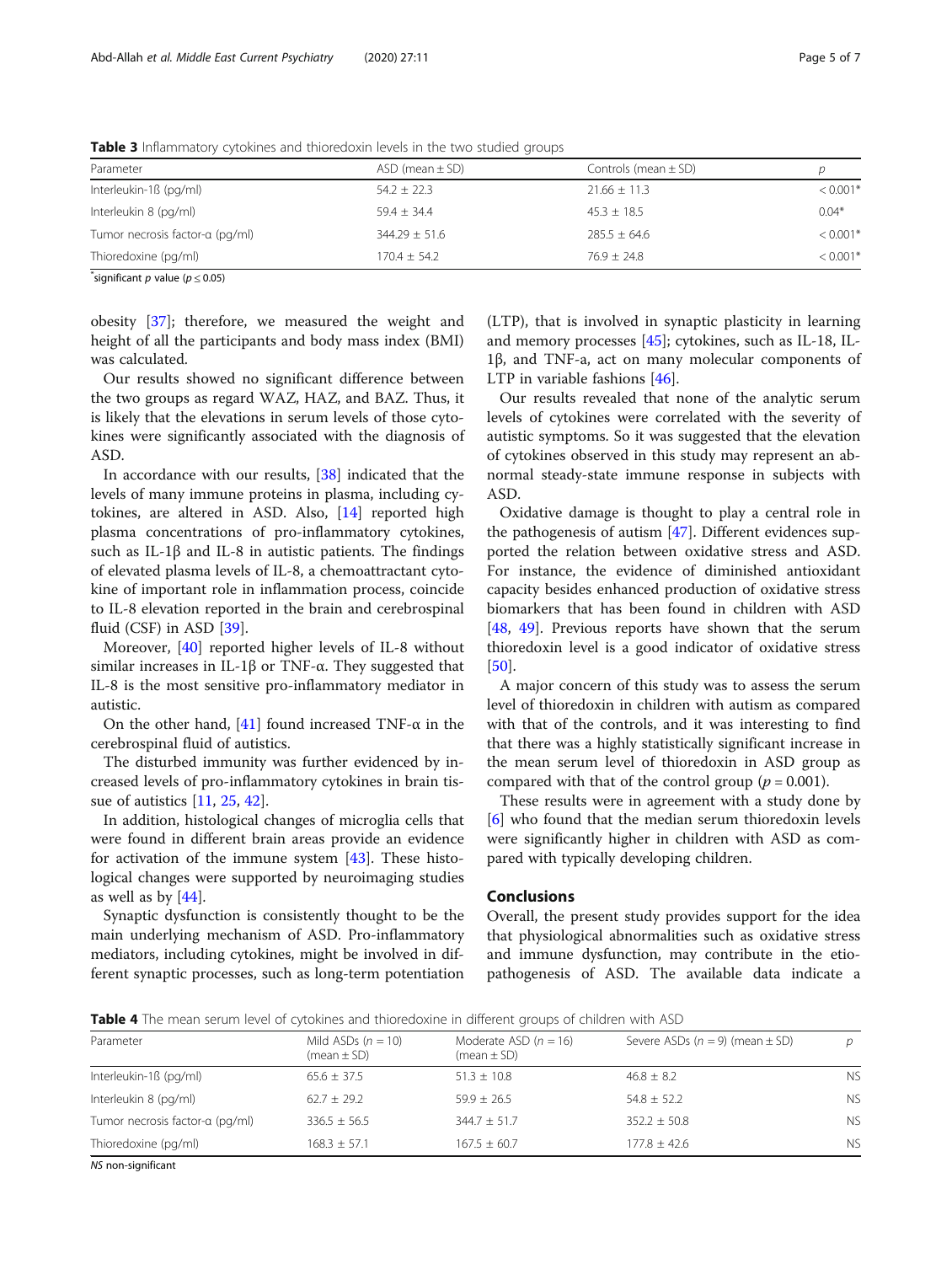<span id="page-5-0"></span>possible relationship between cytokine alterations and autism. However, systematic investigations of the immunological factors in autism are needed and will provide a better understanding of the underlying mechanisms responsible for the pathogenesis of autism.

#### Abbreviations

ASD: Autism spectrum disorders; BAZ: BMI-Z-score; BMI: Body mass index; CARs: Childhood autism rating scale; CSF: Cerebrospinal fluid; DSM-5: The Diagnostic and Statistical Manual of Mental Disorders, 5th edition; HAZ: Heightfor-age Z-score; HRP: Horseradish peroxidase; IFNγ: Interferon gamma; IL-1ß: Interleukin-1ß; LTP: Long-term potentiation; OD: Optical density; p: Probability values; SPSS: Statistical package for social science; TGFβ1: Transforming growth factor β1; TNF-α: Tumor necrosis factor alpha; Trx: Thioredoxin; WAZ: Weight-for-age Z-score

#### Acknowledgements

The authors would like to express their gratitude to all the participants of this study.

#### Authors' contributions

NAA was a major contributor in writing the manuscript, OMI provided recent references for the discussion, HAE was responsible for the lab work, MAS analyzed and interpreted the patient data, RAH performed the psychiatric assessment, and NME and BH participated in the design of the study. All authors read and approved the final manuscript.

#### Funding

None.

#### Availability of data and materials

All data generated or analyzed during this study are included in this published article and its supplementary information files.

#### Ethics approval and consent to participate

The study protocol was approved by the institution ethical review board (medical research ethics committee at National Research Centre, Cairo, Egypt) according to Helsinki Declaration 1975 revised in 2008.Comittee's reference number is 1453. Written informed consent was obtained from all parents of both patients and control groups before getting them involved in the study. They were informed by the aim and potential benefits of the study.

#### Consent for publication

Not applicable.

#### Competing interests

The authors declare that they have no competing interests.

#### Author details

<sup>1</sup> Pediatric Department, Faculty of Medicine for Girls, Al-Azhar University, Cairo, Egypt. <sup>2</sup>Child Health Department, National Research Centre, Cairo, Egypt. <sup>3</sup>Medical Biochemistry Department, National Research Centre, Cairo, Egypt. <sup>4</sup>Psychiatry Department, Faculty of Medicine for Girls, Al-Azhar University, Cairo, Egypt. <sup>5</sup>Psychiatry Department, Faculty of Medicine, Al-Mansoura University, Mansoura, Egypt. <sup>6</sup>Pediatric Department, Faculty of Medicine, Aswan University, Aswan, Egypt.

#### Received: 11 February 2020 Accepted: 14 February 2020 Published online: 04 May 2020

#### References

- 1. Chauhan A, Chauhan V (2015) Increased vulnerability to oxidative stress and mitochondrial dysfunction in autism. In: Molecular basis of autism. Springer, New York, pp 407–425
- 2. Wiggins LD, Baio J, Rice C (2006) Examination of the time between first evaluation and first autism spectrum diagnosis in a population- based sample. J Dev Behav Pediatr 27(2):579–587
- 3. Rossignol D (2012) A review of research trends in physiological abnormalities in autism spectrum disorders: immune dysregulation,
- 4. Lyall K, Schmidt RJ, Hertz-Picciotto I (2014) Maternal lifestyle and environmental risk factors for autism spectrum disorders. Inter J Epid 43(2): 443–464
- 5. Al-Gayyar M, Abdelsaid M, Matragoon S, Pillai B et al (2011) Thioredoxin interacting protein is a novel mediator of retinal inflammation and neurotoxicity. Br J Pharmacol 164(1):170–180
- 6. Zhang Q, Gao S, Zhao H (2015) Thioredoxin: a novel, independent diagnosis marker in children with autism. Inter J Devel Neurosc 40:92–96
- Sweeten TL, Posey DJ, Shankar S, McDougle CJ (2004) High nitric oxide production in autistic disorder: a possible role for interferon-γ. Biol Psychiatry 55(4):434–437
- 8. Zimmerman AW, Jyonouchi H, Comi AM, Connors SL, Milstien S, Varsou A et al (2005) Cerebrospinal fluid and serum markers of inflammation in autism. Pediatr Neurol 33:195–201
- 9. Okada K, Hashimoto K, Iwata Y et al (2007) Decreased serum levels of transforming growth factor-β1 in patients with autism. Prog Neuro-Psychopharmacol Biol Psychiatry 31(2):187–190
- 10. Enstrom A, Onore C, Hertz-Picciotto I, Hansen R, Croen L et al (2008) Detection of IL-17 and IL-23 in plasma samples of children with autism. Am J Biochem Biotechnol 4:114–120
- 11. Li X, Chauhan A, Sheikh AM, Patil S, Chauhan V, Li XM et al (2009) Elevated immune response in autistic children. J Neuroimmunol 207:111–116
- 12. Suzuki KH, Iwata K, Kameno Y, Shimmura C, Kawai S, Yoshihara Y et al (2011) Plasma cytokine profiles in subjects with high-functioning autism spectrum disorders. PLoS One 6:e20470
- 13. Schwarz E, Guest PC, Rahmoune H, Wang L, Levin Y et al (2011) Sex-specific serum biomarker patterns in adults with Asperger's syndrome. Mol Psychiatry 16(12):1213–1220
- 14. Ashwood P, Krakowiak P, Hertz-Picciotto I, Hansen RL, Pessah IN, Van de Water J (2011) Elevated plasma cytokines in autism spectrum disorders provide evidence of immune dysfunction and are associated with impaired behavioral outcome. Brain Behav Immun 25:40–45
- 15. Schneider H, Pitossi F, Balschun D, Wagner A, del Rey A, Besedovsky HO (1998) A neuromodulatory role of interleukin-1beta in the hippocampus. Proc Natl Acad Sci U S A 95:7778–7783
- 16. Cacci E, Claasen JH, Kokaia Z (2005) Microglia-derived tumor necrosis factoralpha exaggerates death of newborn hippocampal progenitor cells in vitro. J Neurosci Res 80:789–797
- 17. Bernardino L, Agasse F, Silva B, Ferreira R, Grade S, Malva JO (2008) Tumor necrosis factor-alpha modulates survival, proliferation, and neuronal differentiation in neonatal subventricular zone cell cultures. Stem Cells 26: 2361–2371
- 18. Regulation of learning and memory by meningeal immunity: a key role for IL-4. J Exp Med 2010; 207:1067–1080
- 19. Goines PE, Ashwood P (2013) Cytokine dysregulation in autism spectrum disorders (ASD): possible role of the environment. Neurotoxicol Teratol 36: 67–81
- 20. American Psychiatric Association (APA) (2013) Diagnostic and statistical manual of mental disorders, 5th edn. Author, Washington, DC
- 21. Schopler E, Reichler RJ, Renner BR (1988) The childhood autism rating scale (CARS). Los Angeles, West Psychol Serv
- 22. Geier DA, Kern JK, Geier MR (2013) A comparison of the autism treatment evaluation checklist (ATEC) and the childhood autism rating scale (CARS) for the quantitative evaluation of autism. J Ment Health Res Intellect Disabil 6: 255–267
- 23. Saad K, Abdel-rahman AA, Elserogy YM, Al-Atram AA et al (2016) Vitamin D status in autism spectrum disorders and the efficacy of vitamin D supplementation in autistic children. Nutr Neurosci 19(8):346–351
- 24. WHO (2007) AnthroPlus for personal computers. Manual software for assessing growth of the world's children and adolescents, Geneva. [http://](http://www.who.int/growthref/tools/en/) [www.who.int/growthref/tools/en/](http://www.who.int/growthref/tools/en/)
- 25. Kabuyama Y, Kitamura T, Yamaki J, Homma MK et al (2008) Involvement of thioredoxin reductase 1 in the regulation of redox balance and viability of rheumatoid synovial cells. Biochem Biophys Res Commun 367:491–496
- 26. Rossignol DA, Frye RE (2014) Evidence linking oxidative stress, mitochondrial dysfunction, and inflammation in the brain of individuals with autism. Front Physiol 5:150
- 27. McAfoose J, Baune BT (2009) Evidence for a cytokine model of cognitive function. Neurosci Biobehav Rev 33:355–366